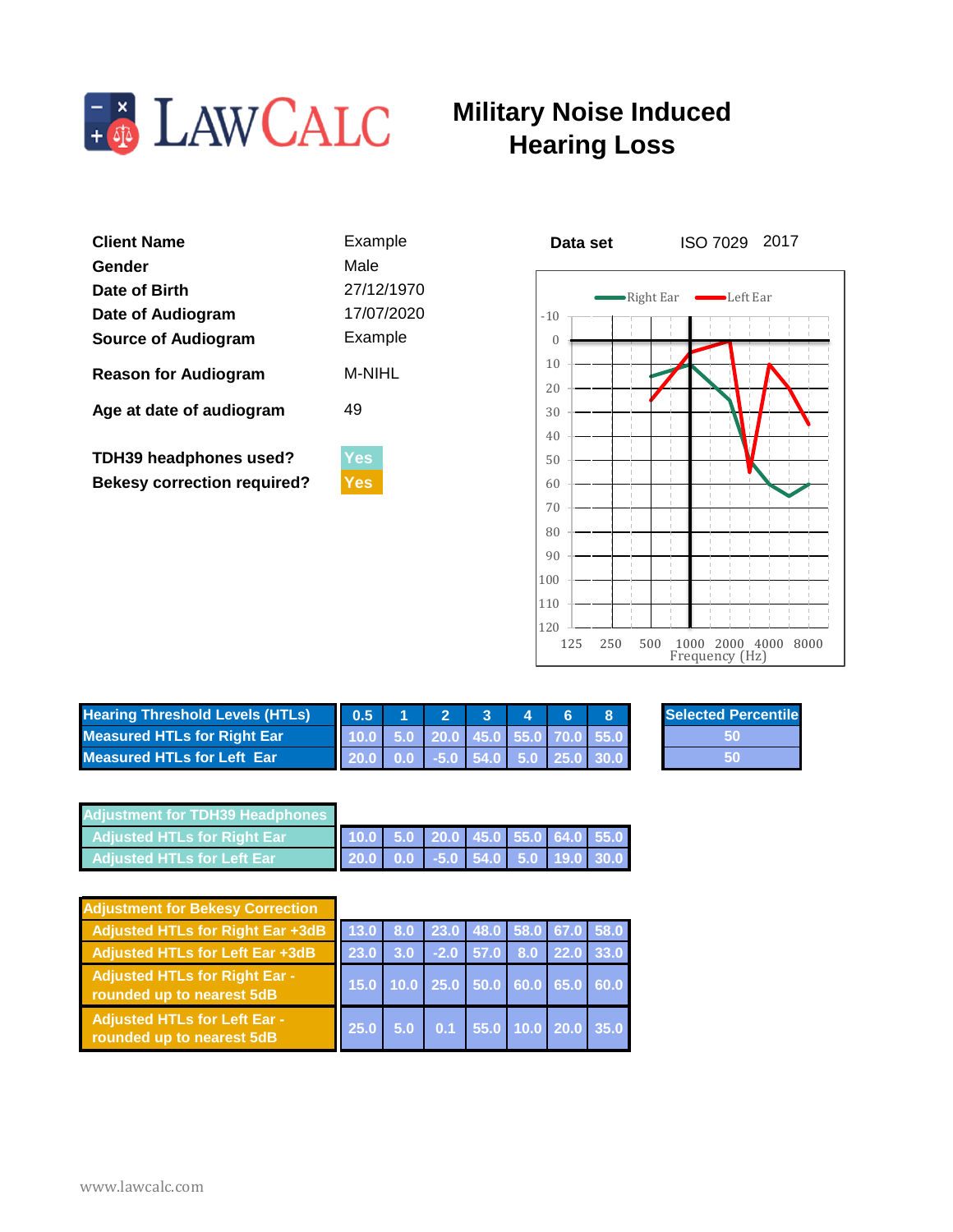

## **1 & 8 Right Ear (HTLs vs Selected AAHL) Right Ear 2nd pass (HTLs vs Modified AAHL)**



|                      | $0.5$ I                               |  | 2 3 1 | 14 I 6 I                  | - 8 | kHz |
|----------------------|---------------------------------------|--|-------|---------------------------|-----|-----|
| <b>Adiusted HTLs</b> | 15.0 10.0 25.0 50.0 60.0 65.0 60.0 dB |  |       |                           |     |     |
| <b>Selected AAHL</b> | $2.8$ 3.7                             |  |       | 6.0 8.1 10.0 12.8 15.0 dB |     |     |

## **Left Ear (HTLs vs Selected AAHL)**



|                      | $0.5 \mid$                          |           |                             | $\mathbf{A}$ | 8 | kHz |
|----------------------|-------------------------------------|-----------|-----------------------------|--------------|---|-----|
| <b>Adiusted HTLs</b> | 25.0 5.0 0.1 55.0 10.0 20.0 35.0 dB |           |                             |              |   |     |
| <b>Selected AAHL</b> |                                     | $2.8$ 3.7 | $6.0$ 8.1 10.0 12.8 15.0 dB |              |   |     |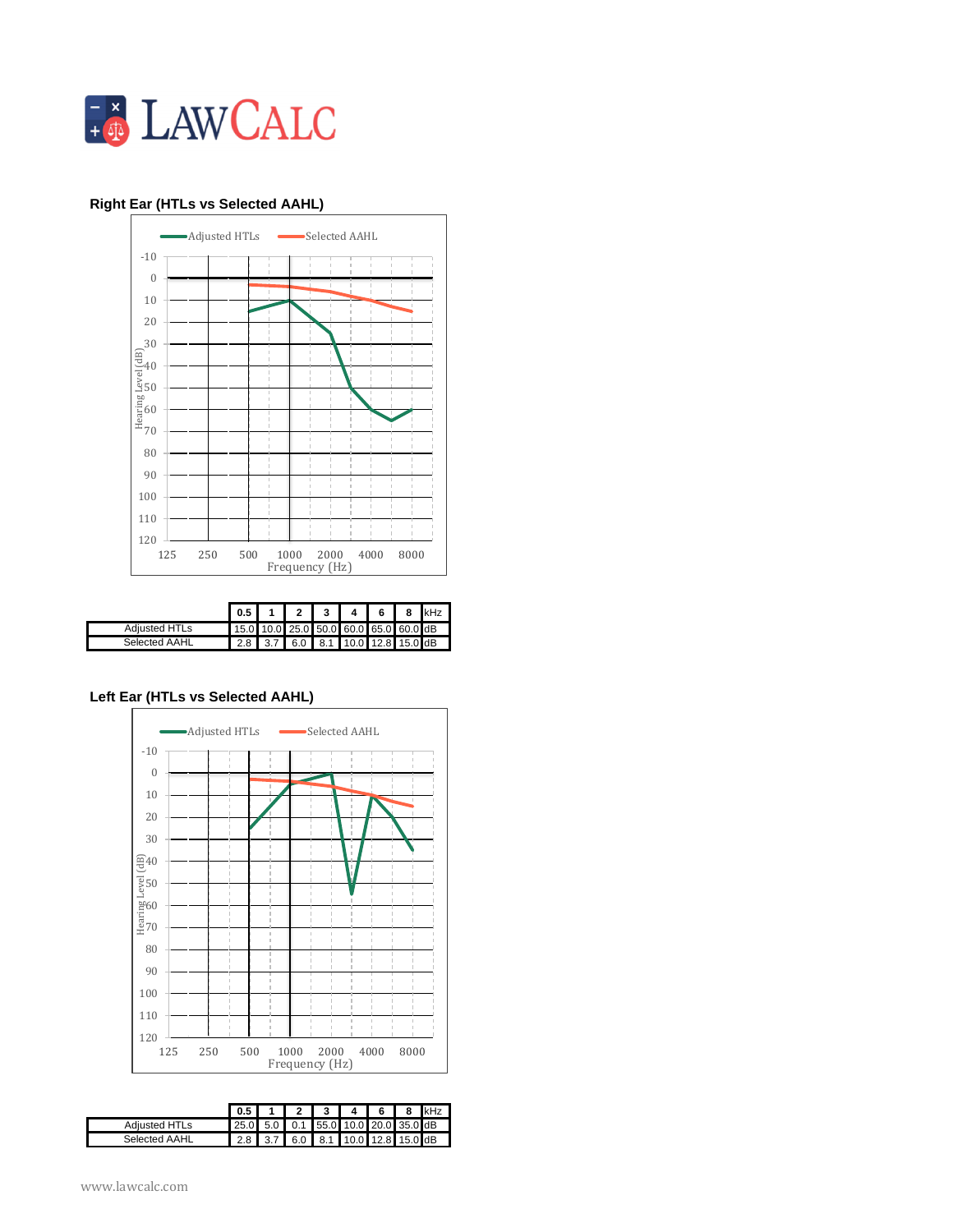

| <b>Client Name</b>                | Example       |
|-----------------------------------|---------------|
| <b>Gender</b>                     | Male          |
| <b>Date of Birth</b>              | 27/12/1970    |
| <b>Date of Audiogram</b>          | 17/07/2020    |
| Age at date of audiogram          | 49            |
| <b>Source of Audiogram</b>        | Example       |
| <b>Reason for Audiogram</b>       | <b>M-NIHL</b> |
| <b>TDH39 headphones used? Y/N</b> | Yes           |
| <b>Optional Beksey Correction</b> | Yes           |

ä,

| <b>Right Ear</b>                                                  |                  |        |      |                               |                |            |            |      |
|-------------------------------------------------------------------|------------------|--------|------|-------------------------------|----------------|------------|------------|------|
| <b>Selected Percentile</b>                                        | 50 <sup>l</sup>  |        |      |                               |                |            |            |      |
|                                                                   | <b>Frequency</b> | 0.5kHz |      | 1kHz 2kHz 3kHz 4kHz 6kHz 8kHz |                |            |            |      |
| Hearing threshold level, $dBHL$ (#)                               |                  | 15.0   | 10.0 | 25.0                          | 50.0           | 60.0       | 65.0       | 60.0 |
| Median Age Associated Hearing Loss (AAHL), dB HL                  |                  | 2.8    | 3.7  | 6.0                           | 8.1            | 10.0       | 12.8       | 15.0 |
| Requirement R1 met?                                               |                  |        |      |                               | Yes            | Yes.       | <b>Yes</b> | Yes  |
| Requirement R2a met?                                              |                  |        |      |                               | No             | No         | Yes.       |      |
| Requirement R2b met?                                              |                  |        |      |                               |                | <b>Yes</b> | <b>Yes</b> | Yes  |
| Requirement R1 and R2a or R2b met i.e.<br><b>Military NIHL?</b>   |                  |        |      |                               | N <sub>0</sub> | <b>Yes</b> | <b>Yes</b> | Yesl |
| Age-associated hearing loss (AAHL). Selected<br>percentile, dB HL |                  | 2.8    | 3.7  | 6.0                           | 8.1            | 10.0       | -12.8      | 15.0 |
| Estimated noise-induced hearing loss(NIHL),dB                     |                  | 12.2   | 6.3  | 19.0                          | 41.9           | 50.0       | 52.2       | 45.0 |
| Set NIHL to 0 if NIHL $< 0$                                       |                  | 12.2   | 6.3  | 19.0                          | 41.9           | 50.0       | 52.2       | 45.0 |
| Estimated Mean M-NIHL at 1, 2, and 3 kHz, dB                      |                  | 22.4   |      |                               |                |            |            |      |
| Estimated Mean M-NIHL at 1, 2, and 4 kHz, dB                      |                  | 25.1   |      |                               |                |            |            |      |

| <b>Left Ear</b>                                                                              |                  |             |      |        |            |                |                          |             |
|----------------------------------------------------------------------------------------------|------------------|-------------|------|--------|------------|----------------|--------------------------|-------------|
| <b>Selected Percentile</b>                                                                   | 50               |             |      |        |            |                |                          |             |
|                                                                                              | <b>Frequency</b> | 0.5kHz      | 1kHz |        |            |                | 2kHz 3kHz 4kHz 6kHz 8kHz |             |
| Hearing threshold level, $dB$ HL $(\#)$                                                      |                  | 25.0        | 5.0  | 0.1    | 55.0       | 10.0           | 20.0                     | <i>35.0</i> |
| Median Age Associated Hearing Loss (AAHL), dB HL                                             |                  | 2.8         | 3.7  | 6.0    | 8.1        | 10.0           | 12.8                     | 15.0        |
| Requirement R1 met?                                                                          |                  |             |      |        | Yes.       | No             | Yes                      | Yes         |
| Requirement R2a met?                                                                         |                  |             |      |        | Yes        | No             | No                       |             |
| Requirement R2b met?                                                                         |                  |             |      |        |            | No             | No                       | <b>Yes</b>  |
| Requirement R1 and R2a or R2b met i.e.                                                       |                  |             |      |        | <b>Yes</b> | N <sub>0</sub> | N <sub>0</sub>           | Yesl        |
| <b>Military NIHL?</b>                                                                        |                  |             |      |        |            |                |                          |             |
| Age-associated hearing loss (AAHL). Selected<br>percentile, dB HL                            |                  | 2.8         | 3.7  | 6.0    | 8.1        | 10.0           | 12.8                     | 15.0        |
| <b>Estimated noise-induced hearing</b><br>loss (NIHL), dB                                    |                  | 22.2        | 1.3  | $-5.9$ | 46.9       | 0.0            | 7.2                      | 20.0        |
| Set NIHL to 0 if NIHL $< 0$                                                                  |                  | 22.2        | 1.3  | 0.0    | 46.9       | 0.0            | 7.2                      | 20.0        |
| Estimated Mean M-NIHL at 1, 2, and 3 kHz, dB<br>Estimated Mean M-NIHL at 1, 2, and 4 kHz, dB |                  | 16.1<br>0.4 |      |        |            |                |                          |             |

(#) - Adjusted when necessary for use of TDH 39 headphones and Beksey